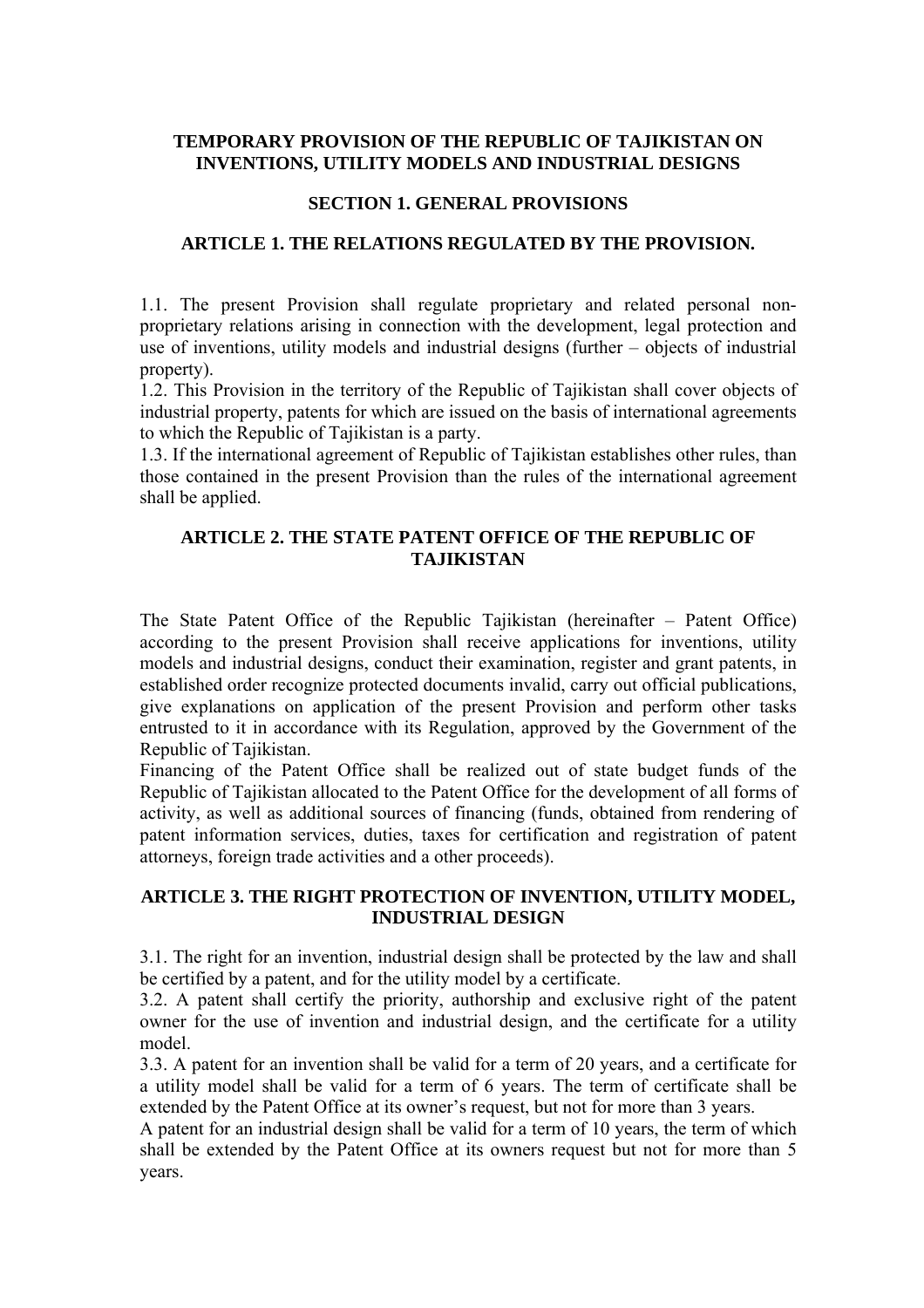3.4. The scope of legal protection conferred by a patent for invention, a certificate for utility model shall be determined by a formula and a patent for industrial design by the totality of its essential features, represented on photographs of the article (a model, drawing).

3.5. The legal protection according to the present Provision shall not be conferred to the objects of industrial property, recognized confidential by the state. The order of handling the confidential inventions, utility models, industrial designs shall be regulated with a special law of the Republic of Tajikistan.

## **SECTION 2. CONDITIONS FOR PATENTABILITY OF OBJECTS OF INDUSTRIAL PROPERTY**

# **ARTICLE 4. CONDITIONS FOR PATENTABILITY OF TECHNICAL SOLUTION FOR ITS RECOGNITION AS AN INVENTION**

4.1. A technical solution shall be recognized as an invention and shall be granted legal protection if it is new, innovative and industrially applicable.

An invention is new if it is not known from the data on the prior art.

A technical solution shall be deemed innovative if it is not obvious from the prior art to a person skilled in the art.

Data on the prior art shall include any information made available to the public anywhere in the world prior to the date of priority of the invention.

In assessing the novelty of an invention the prior art shall include the earlier filed unrevoked applications for an invention and utility models of other authors, as well as inventions and utility models patented in the Republic of Tajikistan (from the date of their priority).

A technical solution shall be considered industrially applicable if it can be used in industry, agriculture, healthcare and other fields of activity and can bring a positive result.

4.2. The subjects of an invention could be a device, a process, a substance, a microorganism strain, a culture of cells of plants and animals, and also use of an earlier known device, process, substance, strain of microorganism with a new purpose.

4.3. The following shall not be recognized as patentable inventions:

- scientific theories and mathematical methods;

- methods of organization and management of economy;

- conventional signs, schedules, rules;

- rules and methods for performing mental acts;

- programs for computers;

- projects and a lay-out designs of constructions, buildings, territories;

- proposals concerning solely the outward appearance of articles intended to satisfy aesthetic requirements;

- layout of integrated circuits;

- plant varieties and animal breeds;

- proposals contrary to public interests, principles of humanity and morality.

4.4. The patentability of an invention shall not be prejudiced by the disclosure of information relating to such invention by the applicant or by any other person who received such information, directly or indirectly, from the applicant as a result of which the substance of the invention became public if the application for such invention is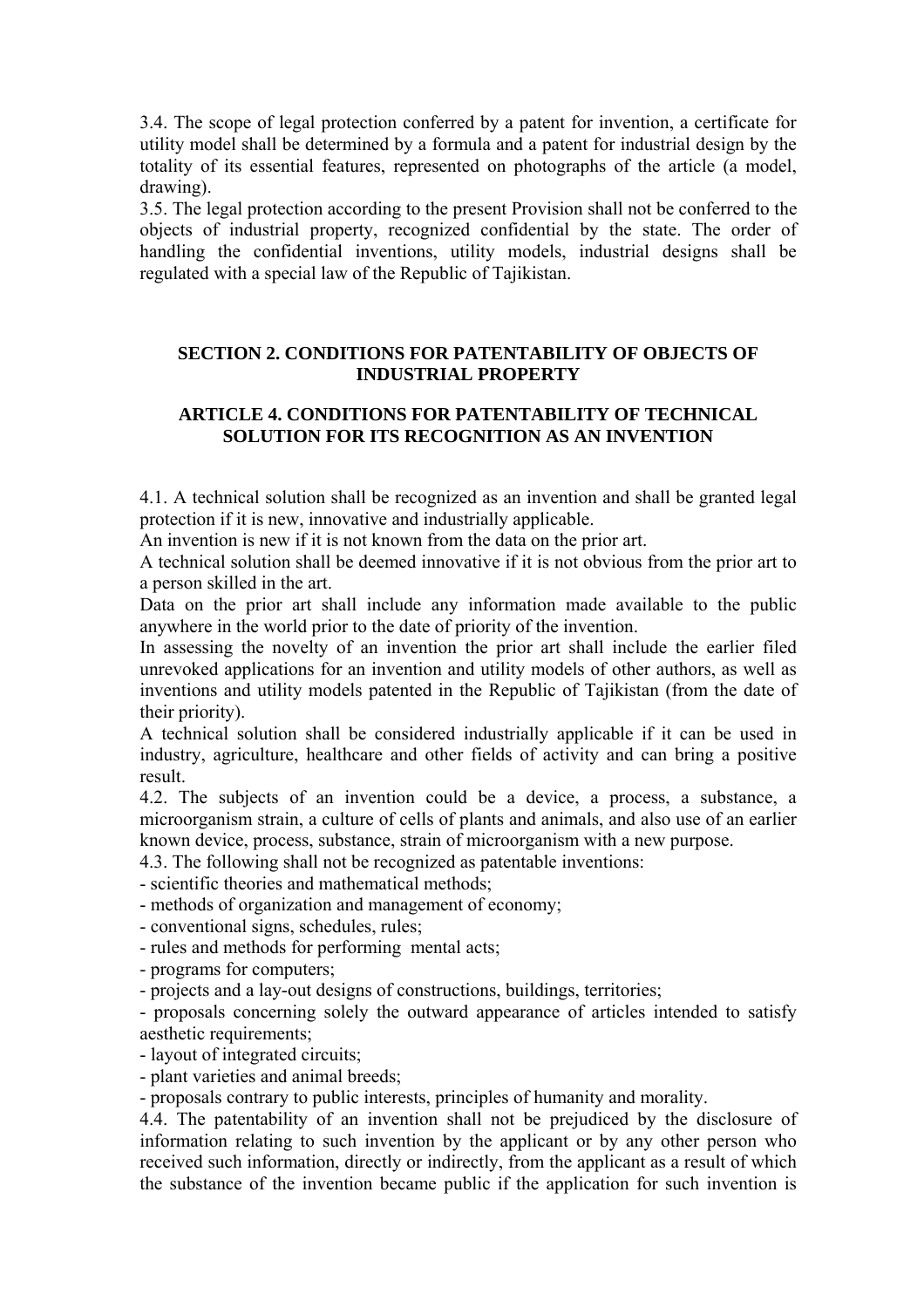filed with the Patent Office within 6 months from the date of such disclosure. The burden of proof in such case shall rest with the applicant.

# **ARTICLE 5. CONDITIONS FOR PATENTABILITY OF THE TECHNICAL SOLUTION FOR ITS RECOGNITION AS A UTILITY MODEL**

5.1. New and industrially applicable solutions relating to constructive realization of production means and consumer articles or its components are protected as utility models.

A utility model is new if aggregate of its essential features is not known from the state of prior art.

The prior art includes information on the means of the same purpose as an applied utility model, made public in the world before the date of priority of a utility model, as well as information on their application in Republic Tajikistan.

The prior art shall include, providing their early priority, all filed applications of other persons in the Republic of Tajikistan for an invention and utility models (except for withdrawn ones), and also inventions and utility models patented in the Republic of Tajikistan.

The utility model shall be deemed industrially applicable if it can be practically used.

The novelty of a utility model shall not be prejudiced by the public disclosure of information relating to such utility model by the applicant (author) or by any other person who received such information, directly or indirectly, from the applicant if the application for such utility model is not filed within 6 months from the date of such disclosure. The burden of proof in such case shall rest with the applicant.

5.2. The solutions shall not be protected as utility models, if they relate to:

the processes, substances, microorganism strains, cultures of plant and animal cells, as well as their application with a new purpose;

subjects, referred to in Article 4(Item 3) of the present Provision.

# **ARTICLE 6. CONDITIONS FOR PATENTABILITY OF AN INDUSTRIAL DESIGN**

6.1. An industrial design shall include an artistic and design solutions of an article determining its outward appearance.

An industrial design shall be granted protection if it is new, original and industrially applicable.

An industrial design shall be deemed to be new if the aggregate of its essential features specifying aesthetic and ergonomic characteristics of an article, are not known from the data made publicly available in the world before the priority date of the industrial design.

In assessing the novelty of an industrial design all earlier filed and unrevoked applications of other persons in the Republic of Tajikistan for identical industrial designs shall be taken into consideration, as well as all industrial designs patented in the Republic of Tajikistan (from the date of their priority).

The industrial design shall be recognized original if its essential features stipulate a creative character of aesthetic identities of the articles.

The industrial design shall be recognized industrially applicable if it can be repeatedly reproduced by way of manufacturing a corresponding article.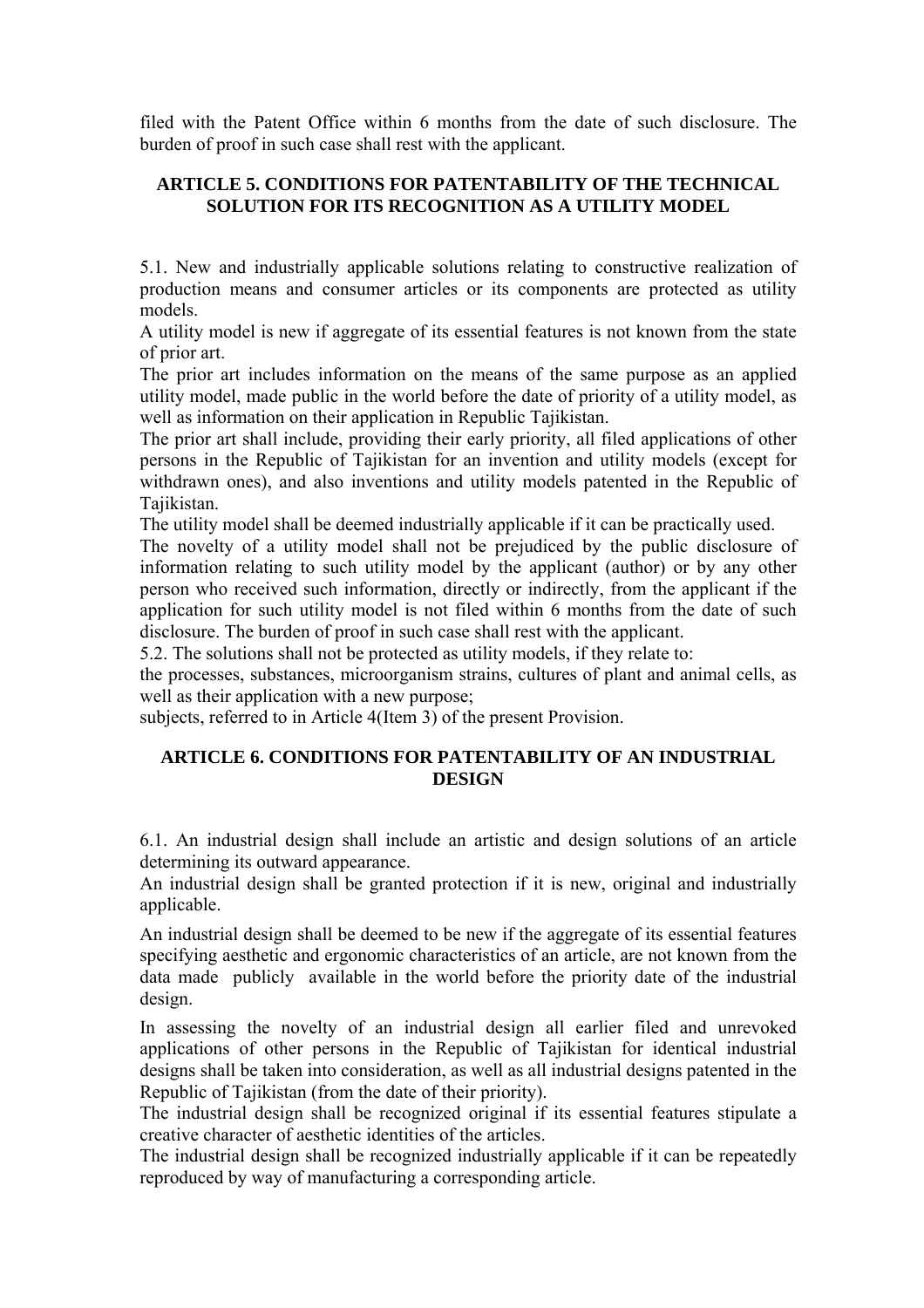6.2. The following shall not be recognized as patentable industrial designs:

- solutions that are determined exclusively by the technical function of an article;

- solutions that relate to architectural works (with the exception of minor architectural forms) and industrial, hydrotechnical and other stationary structures;

- solution that relate to printed matter as such;

- solution that relate to subject matter of unstable shape such as liquids, gaseous, dry or the like;

- articles that are contrary to the public interests, principles of humanity and morality. The patentability of an industrial design shall not be prejudiced by the public disclosure of information relating to such design by the applicant (author) or any other person who received such information from the applicant if the application for an industrial design is filed within 6 months from the date of such disclosure.

# **SECTION 3. SUBJECTS OF LAW.**

# **ARTICLE 7. AUTHOR OF AN INVENTION, UTILITY MODEL, INDUSTRIAL DESIGN**

7.1. A physical person whose creative work resulted in an invention, utility model, industrial design shall be recognized as the author thereof.

7.2. Where a subject of industrial property results from a joint creative work of two or more natural persons, those persons shall be recognized as the joint authors thereof. The conditions for excising the author's rights shall be determined by an agreement between them.

Persons shall not be deemed to be joint authors if they did not made a personal creative contribution to the development of a subject of industrial property or only provided the author(s) with technical, organizational or material assistance or only helped in securing the registration of rights for such subject and for its use.

7.3. The authorship right shall be an inalienable personal right and shall be protected perpetually.

# **ARTICLE 8. PATENT OWNER**

8.1. The patent for invention, industrial design and the certificate for a utility model shall be granted to:

- the author(s) of an invention, utility model, industrial design or his (their) heir(s);

- physical and legal persons (providing their consent) who are indicated by the author(s) or his (their) successor(s) in the application for the grant of a patent or in the application filed to Patent Office till the moment of registration of an invention, utility model, industrial design;

- the employer, in the cases stipulated by Point 2 of this Article.

8.2. The right to obtain a patent for an invention, industrial design, and a certificate for a utility model, created by an employee in connection with the fulfillment of his employment duties or a specific task of the employer shall belong to the employer, unless otherwise agreed in the contract between them.

8.3. According to the agreement, the author has the right for remuneration commensurable with the gain that the employer derived or could have derived from the proper use of the subject of industrial property, in the event that the employer obtained a patent, the employer assigned the right to obtain a patent to another person, the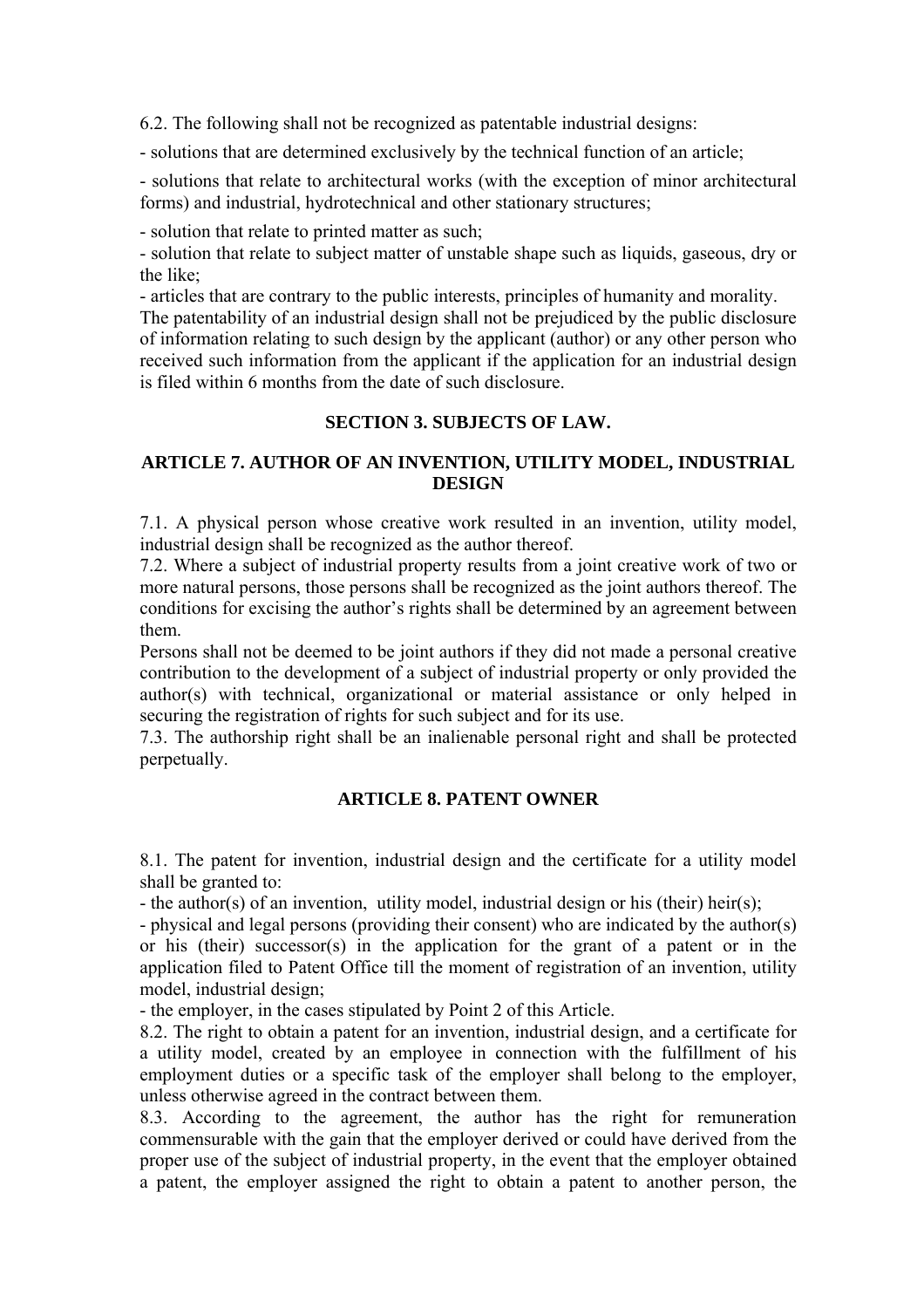employer decided to keep the information on corresponding subject secret or the employer failed to obtain a patent on the application filed by the employer due to reasons within his control. Remuneration shall be paid in the amount and on conditions defined on the basis of the agreement between them.

8.4. If the employer fails, in 3 months from the date of being notified of an invention, a utility model or an industrial design by its author, to file an application to the Patent Office, to assign the right to file an application to another person, and to notify the author of keeping secret the subject concerned, the author shall have the right to file an application and obtain a patent on his name. In this case, the employer shall have the right to use the subject of industrial property concerned in own production operations subject to compensation payable to the patent owner in an amount to be determined on a contractual basis.

8.5. In a case of failure in agreement between the parties on the amount and procedure for payment of remuneration or compensation, the dispute shall be settled judicially. For failure to pay on time the remuneration or compensation, determined by the agreement, the employer responsible shall be liable in accordance with the civil legislation of the Republic of Tajikistan.

8.6. Other relations arising in connection with creation of an invention, a utility model, an industrial design by the worker shall be regulated by the law of the Republic of Tajikistan on service inventions, utility models and industrial designs.

# **ARTICLE 9. THE STATE FUND OF INDUSTRIAL PROPERTY OF THE REPUBLIC OF TAJIKISTAN**

9.1. The State Fund of Industrial Property of the Republic of Tajikistan shall enforce rights and responsibilities of a patent owner concerning inventions, utility models, industrial designs, the exclusive right of use for which is transferred to the state on a contractual basis, and shall encourage their enforcement in behalf of the state.

9.2. Sources of financing of the State Fund of Industrial Property of the Republic of Tajikistan shall be earnings from selling of licenses for subjects of industrial property, patents for which belong to the Fund, voluntary payments of enterprises and citizens, as well as state budgetary funds of the Republic of Tajikistan and other earnings.

9.3. The State Fund of Industrial Property of the Republic of Tajikistan shall realize its activity in accordance with the Provision approved by the Patent Office.

# **SECTION 4. EXCLUSIVE RIGHT TO USE AN INVENTION, UTILITY MODEL, INDUSTRIAL DESIGN**

### **ARTICLE 10. RIGHTS AND OBLIGATIONS OF A PATENT OWNER**

10.1. A patent owner shall have an exclusive right to use an invention and an industrial design, protected by a patent and a utility model protected by a certificate at his own discretion, including the right to prohibit use of the specified subjects by other persons, except in the cases when such use, according to the present Provision, does not constitute an infringement of the patent owner's right.

Mutual relations regarding the use of a subject of industrial property a patent for which is owned by several persons shall be governed by an agreement between them. In the absence of such agreement, each of them may use the protected subject at his own discretion, but may not grant a license or assign the patent to another person without other patent owner's consent.

10.2. An unauthorized manufacture, application, import, storage, offer to sale, sale and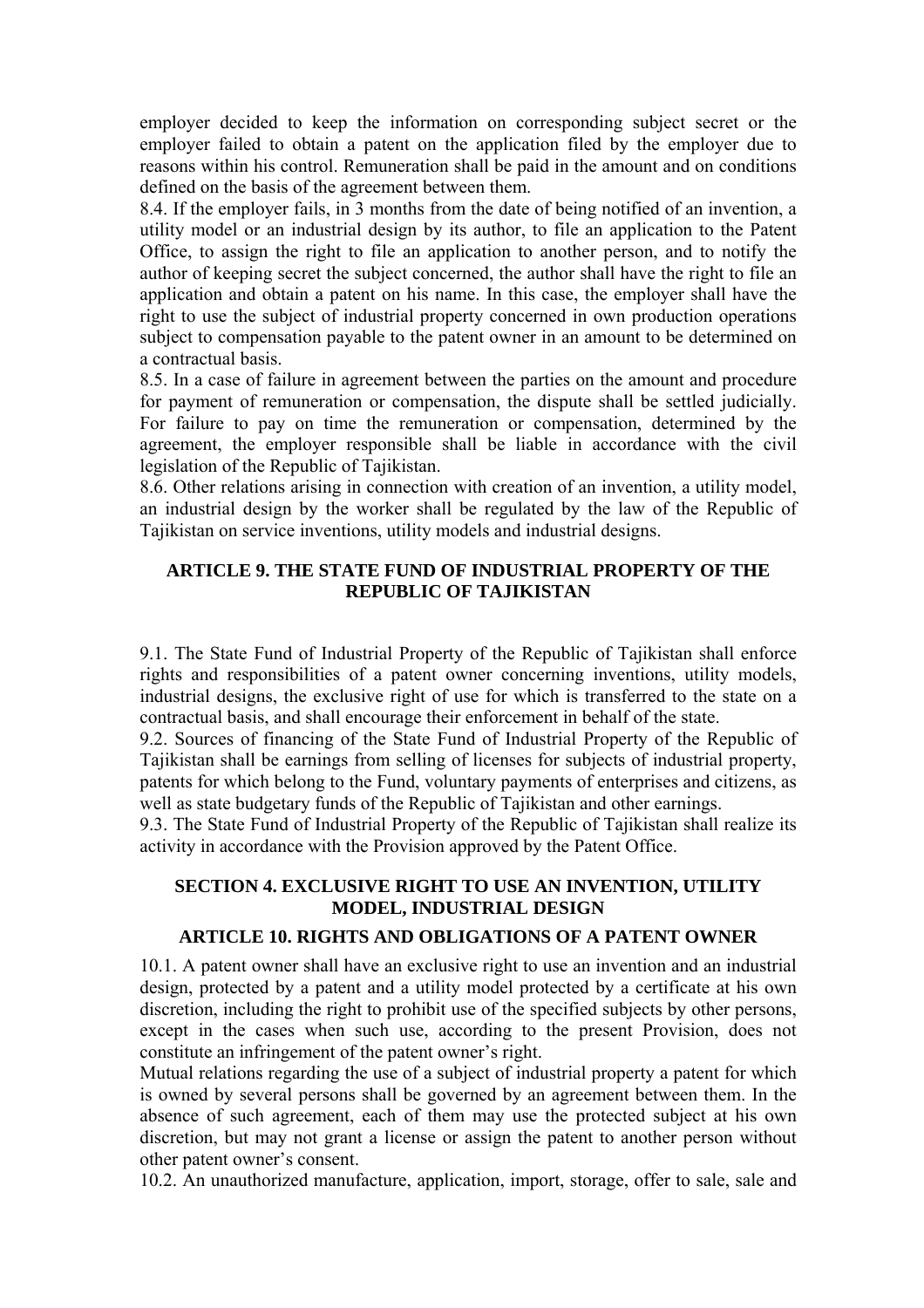placing on the market of a product created with use of a protected decision, and also application of the process protected by a patent for an invention, or placing on the market of a product produced directly by the process protected by a patent for an invention shall be deemed as infringement of an exclusive right of a patent owner. A new product shall be deemed to be obtained by a patented process unless evidence shall be provided to the contrary.

10.3. A product (article) shall be deemed manufactured by use of a patented invention, a utility model, and the process protected by a patent for an invention shall be deemed applied, if the process uses every feature of such invention, utility model included in an independent point of claim or an equivalent feature.

An article shall be recognized as manufactured by use of a patented industrial design if it contains all its essential features.

10.4. The patent owner shall be obliged to use the invention, utility model, industrial design. The term 'use' shall mean manufacture of a patented product, application of the patented process or permission for another person to produce a patented product by using the given patented process.

If an invention or an industrial design remain unused or insufficiently used by the patent owner for 6 years, and a utility model for 4 years from the date of publication of data on granting a patent, any person willing and ready to use the protected subject may, if the patent owner refuses to enter into a license contract, appeal to court and demand a grant of a compulsory license. If the patent owner fails to prove that he made no or insufficient use for a valid reason, the court shall grant the specified license, setting limits on the use, the amount, terms and procedures for payment. The amount of payments should be set at not lower than a market price of a license.

10.5. If a patent owner is unable to use the invention, utility model, industrial design without infringing the rights of another patent owner he shall have the right to demand a license agreement to be concluded by the latter

10.6. A patent owner may assign the obtained patent to any physical or legal person. A contract on assignment of a patent shall be subject to registration with the Patent Office. A contract without registration shall be considered invalid.

10.7. A patent for an invention, industrial design, and a certificate for a utility model and (or) the right to obtain them shall be inherited.

## **ARTICLE 11. ACTIONS NOT RECOGNIZED AS INFRINGEMENT OF AN EXCLUSIVE RIGHT OF A PATENT OWNER**

The following shall not be deemed as infringement of an exclusive right of a patent owner:

- use of the devices incorporating inventions, utility models, industrial designs protected by a title of protection in the construction or operation of (sea, river, air, land and space) vehicles of other countries provided that the specified devices are placed temporarily or accidentally in the territory of the Republic of Tajikistan and are used for the needs of a vehicle. No such action shall be deemed as infringement of an exclusive right of the patent owner if the vehicles belong to physical or legal persons of the countries granting the same rights to vehicle owners of the Republic of Tajikistan;

- scientific research or experiment involving devices containing inventions, utility models or industrial designs;

- application of such devices in case of emergency (natural disasters, catastrophes, major accidents);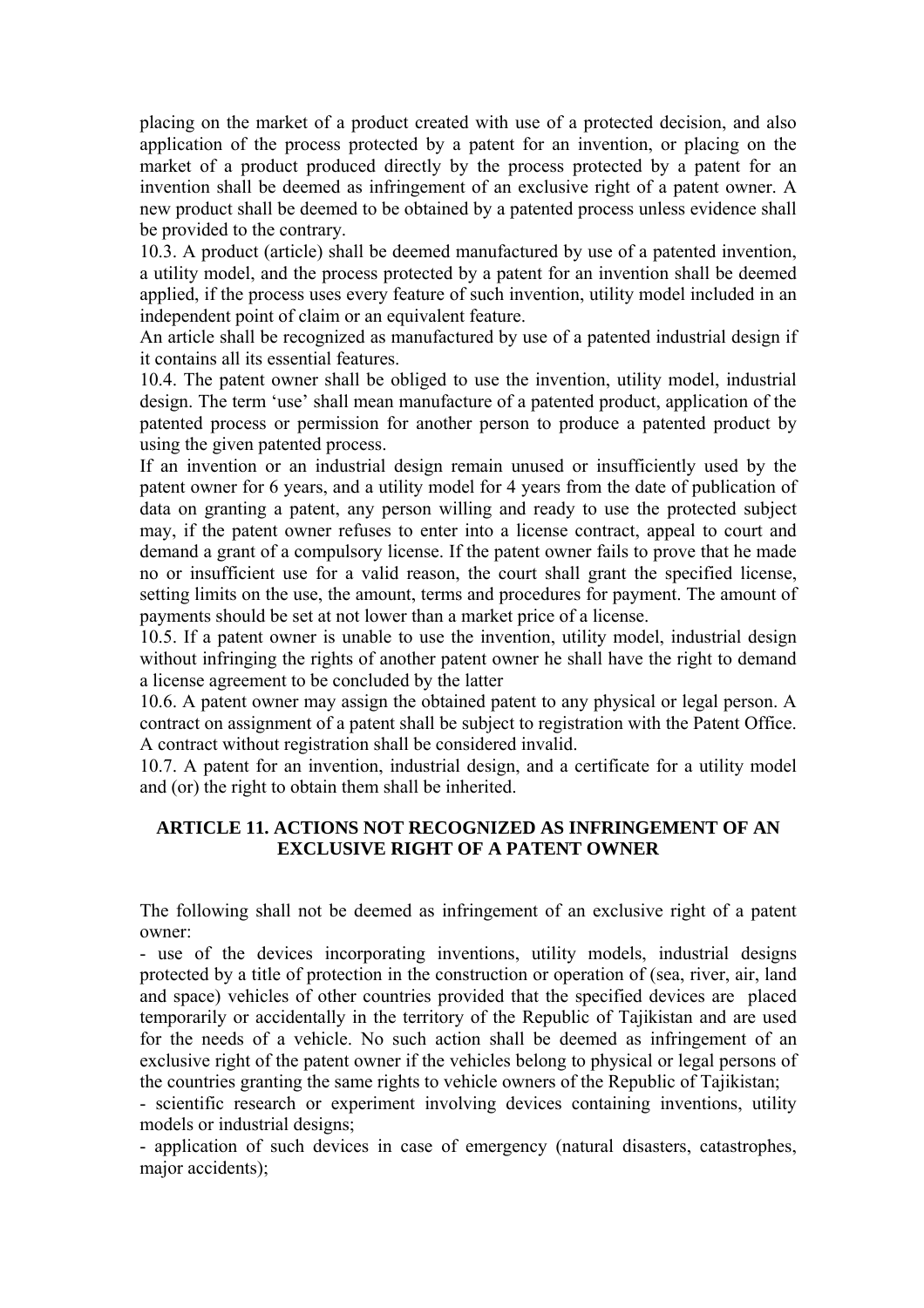- use of such devices for personal needs without deriving any income;

- one-time production of medicines in pharmacies on a doctor's prescription;

- if upon sale by a patent owner or from his permission of a product or an article protected by a patent, any other person shall use or sell this product or article;

- if any person applies or sells a product protected by a patent, not knowing that it is made or sold without the permission of a patent owner, except for cases when this person has been notified of the patent.

### **ARTICLE 12. RIGHT OF PRIOR USE**

Any physical or legal person that before the priority date of the invention, utility model, industrial design, irrespective of its author, developed and applied in the territory of the Republic of Tajikistan an identical solution or made appropriate preparations for it shall retain the right for its further free of charge use without increasing the scope of such use.

The right of prior use may be assigned to a physical or legal person only together with production operations which involved the use of such identical solution or necessary preparations for such use.

## **ARTICLE 13. GRANT OF THE RIGHT TO USE THE SUBJECTS OF INDUSTRIAL PROPERTY**

13.1. Any person, other than the patent owner, shall have the right to use an invention, utility model, industrial design, protected by a title of protection only with the patent owner's permission (on the basis of a license contract).

Under the license contract the patent owner (licensor) shall undertake to grant the right to use the protected subject to the extent, specified in such contract, to another person (licensee), and the latter shall undertake to make to the licensor the payments stipulated in the contract and perform other actions provided for in the contract.

13.2. Under an exclusive license the licensee shall be assigned an exclusive right to use subjects of industrial property to the extent stipulated in the contract, while the licensor shall retain the right to use it, but other than to the said extent; under a non-exclusive license, the licensor, while granting the right to use the subject of industrial property to the licensee, shall retain all rights confirmed by the patent, including the right to grant licenses to third parties.

13.3. A license contract shall be subject to registration with the Patent Office and shall be deemed invalid without such registration.

13.4. A patent owner may file to the Patent Office a petition to grant to any person the right to obtain a license (open license). The fee for keeping a patent in force in such case shall be reduced by 50 % from the year following the year during which the Patent Office published a notice of such petition.

A person willing to obtain the specified license shall be obliged to conclude a contract on payments with the patent owner. Disputes over the terms of contract shall be settled in the court. Petition of the patent owner for granting the right for an open license shall not be withdrawn.

13.5. For reasons of national safety the Government of the Republic of Tajikistan shall have the right to permit the use of subject of industrial property without the consent of the patent owner while paying him a proportional compensation.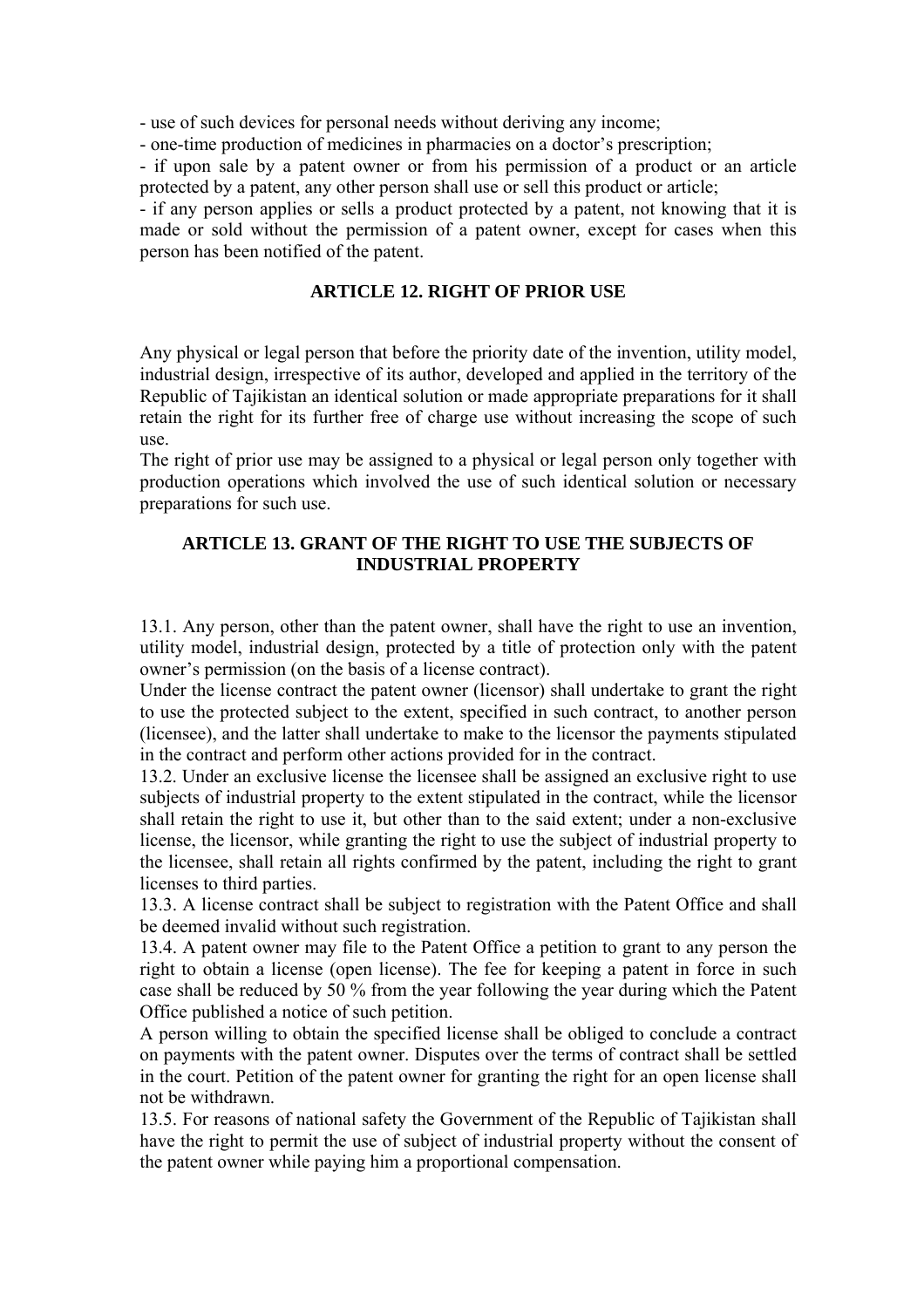### **ARTICLE 14. INFRINGEMENT OF A PATENT**

14.1. Any physical or legal person using an invention, utility model or industrial design, protected by a patent (certificate) contrary to the present Provision shall be considered infringing a title of protection.

14.2. At the request of a patent owner infringement of a patent (certificate) should be terminated, and physical or legal person, guilty of infringing a title of protection shall be obliged to compensate to the patent owner the caused losses according to the civil legislation of the Republic of Tajikistan.

14.3. Demands to the patent breaker may also be made by the licensee providing that it is stipulated in the license contract.

### **SECTION 5. OBTAINING A PATENT**

## **ARTICLE 15. APPLICATION FOR THE GRANT OF A PATENT OR CERTIFICATE**

15.1. An application for the grant of a patent or certificate shall be filed by an author, employer or their successors (hereinafter - applicant) with the Patent Office.

15.2. An application for the grant of a patent or certificate and other documents of application shall be submitted in Tajik or Russian languages. If documents of application submitted in other languages, their translation in Tajik or Russian shall be attached. Translation may be submitted by an applicant within 2 months after receiving of application, containing documents in other languages, by the Patent Office.

15.3. An application may be filed through a patent attorney registered with the Patent Office. Physical persons residing outside the Republic of Tajikistan, or foreign legal entities or their patent attorneys shall conduct business on obtaining patents and their maintenance in force through the patent attorneys registered with the Patent Office. The authority of a patent attorney shall be certified by the power of attorney issued to him to the name of a person for whom a title of protection is demanded.

The Patent Office shall determine the procedures for certification and registration of patent attorneys and their enforcement.

### **ARTICLE 16. APPLICATION FOR THE GRANT OF A PATENT FOR AN INVENTION**

16.1. An application for the grant of a patent for an invention (hereinafter – application for an invention) shall relate to a single invention or a group of inventions so linked as to form a single inventive concept (requirement for unity of invention).

16.2. An application for an invention shall contain:

- a request for the grant of a patent with indication of the author(s) of an invention and the person(s) in whose name the patent is requested, as well as their places of residence or business;

- a description of the invention, disclosing it fully enough for implementation;

- a claim of invention stating its essential features and fully based on the description;

- drawings and other materials where necessary for the understanding of subject matter of the invention;

- an abstract;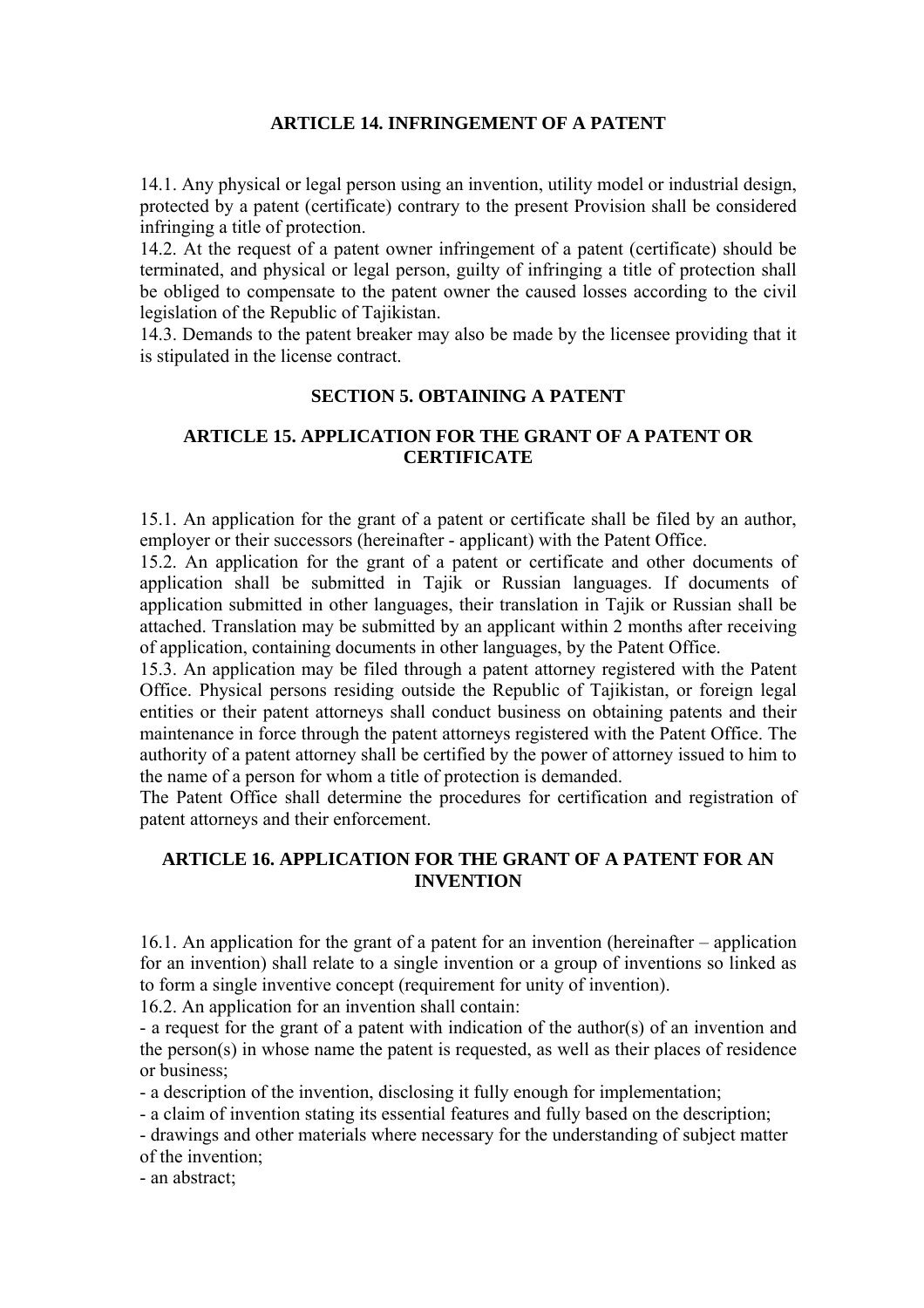- a document certifying the payment of a fee in the prescribed amount or grounds for exemption from payment of the fee, as well as reduction of fees.

16.3. Other requirements for the documents of an application for an invention shall be established by the Patent Office.

## **ARTICLE 17. THE APPLICATION FOR THE GRANT OF A CERTIFICATE FOR A UTILITY MODEL**

17.1. An application for the issue of a certificate for a utility model (hereinafter – application for a utility model) shall relate to a single utility model (requirement for unity of utility model).

17.2. An application for a utility model shall contain:

- a request for the issue of a certificate with an indication of the author(s) of the utility model and the person in whose name the certificate is requested, as well as (their) places of residence or business;

- a description of the utility model;

- claim of the utility model fully based on the description;

- drawings;

- an abstract;

- a document certifying the payment of a fee in the prescribed amount or the grounds for exemption from the payment of a fee, as well as reduction of fees.

17.3. Other requirements for the documents of an application for a utility model shall be established by the Patent Office.

### **ARTICLE 18. APPLICATION FOR THE GRANT OF A PATENT FOR AN INDUSTRIAL DESIGN**

18.1. An application for the grant of a patent for an industrial design (hereinafter – application for an industrial design) shall relate to a single industrial design and may include the variants of this sample (requirement for unity of industrial design).

18.2. An application for an industrial design shall contain:

- a request for the grant of a patent with indication of the author(s) of an industrial design and the person in whose name the patent is requested, as well as their places of residence and business;

- a series of photographs imaging articles, lay-outs or drawings displaying in detail the outward appearance of an article;

- outline drawing of an article, its ergonomic diagram, and confection chart if necessary to for display the substance of the industrial design;

- a description of an industrial design including a list of its essential features;

- a document certifying the payment of a fee in the prescribed amount or the grounds for exemption from the payment of the fee, as well as reduction of fees.

18.3. Other requirements for the documents of an application for an industrial design shall be established by the Patent Office.

## **ARTICLE 19. PRIORITY OF AN INVENTION, UTILITY MODEL, INDUSTRIAL DESIGN**

19.1. The priority of an invention and a utility model shall be established by the date of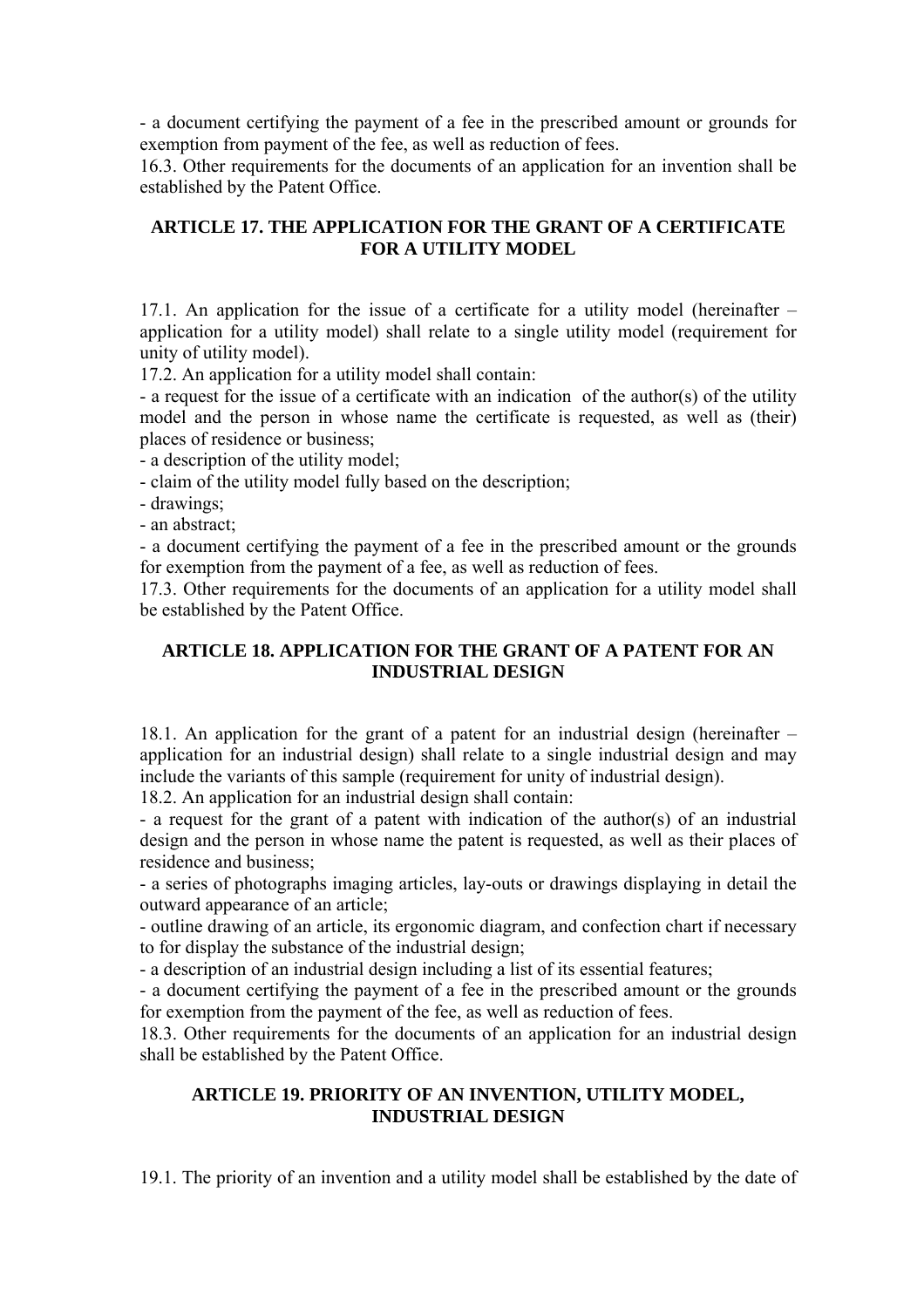receiving of the application by the Patent Office, including application for the grant of a patent and a certificate, a description, a claim and drawings accordingly, if a reference to them is made in the description.

The priority of an industrial design is established by the date of receipt of the application including a request for the grant of a patent, a description, a set of images.

19.2. The priority may be established by the date of submission of the first application in the state-member of the Paris Convention on Protection of Industrial Property (a conventional priority), if the application for an invention, utility model, industrial design entered the Patent Office during 12 months as of the specified date. In the event that due to reasons outside of applicant's control the application requesting a conventional priority could not be filed within the specified period, the latter may be extended, but for no more than 2 months.

An applicant wiling to take advantage of the right of a conventional priority shall be obliged to indicate it at filing an application or within two months from the date of its receipt by the Patent Office and shall enclose a copy of the first application or present it not later than 3 months from the date of receipt of the application by the Patent Office.

19.3. The priority may be established by the date of submission of the first identical application filed in accordance with interstate agreements on protection of industrial property to which the Republic Tajikistan is a party, if such application withdrawn by the applicant and between date of its priority and the date of receipt of the application by the Patent Office has passed not more than 12 months.

19.4. The priority may be established by the date of receipt of additional materials if they are submitted by the applicant as a separate application provided that it has been filed before the expiry of a three-month period following the date of receipt by the applicant of a notification from the Patent Office regarding the impossibility of consideration of the additional materials since they are recognized as modifying the essence of the claimed solution.

19.5. The priority may be established by the date of receipt by the Patent Office of an earlier application of the same applicant disclosing such invention, utility model, industrial design, if the application for such priority entered not later than 12 months from the date of receipt of an earlier application. In such case, the earlier application shall be deemed to be withdrawn.

The priority may be established on the basis of several preceding applications subject to their compliance with the specified conditions.

The priority may not be established by the date of the receipt of the application which already requested an earlier priority.

19.6. The priority of an invention for a divisional application shall be established by the date of receipt by the Patent Office of the initial application disclosing such invention and if the divisional application has been received before a decision has been taken not to grant a patent, where the possibility for appeal has been exhausted, and if a decision to grant a patent has been received – prior to the date of registration of the invention in the Register of Inventions.

19.7. If in the process of examination it is established that identical subjects of industrial property have the same date of priority, then the patent shall be granted on the application in which an earlier date of its dispatch to the Patent Office is specified, and should such dates also coincide - on the application having an earlier registration number assigned by the Patent Office, unless otherwise agreed between the applicants.

## **ARTICLE 20. CORRECTION OF DOCUMENTS OF AN APPLICATION AT THE APPLICANT'S INITIATIVE**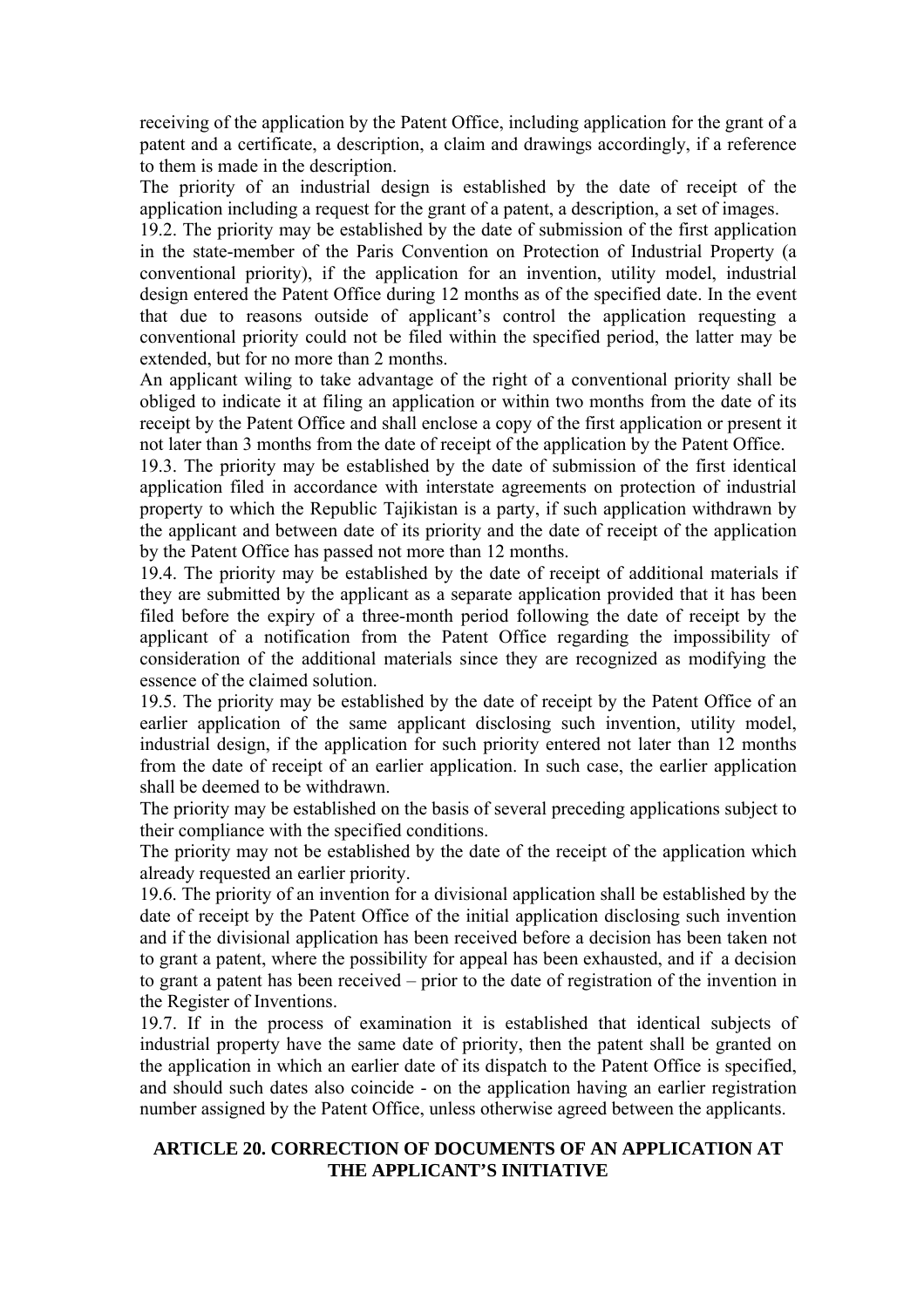Within two months from the date of receipt of an application an applicant shall have the right to make corrections and clarifications to the application materials without changing the essence of the claimed invention, utility model or an industrial design. Corrections and clarifications may be submitted on application for an invention and upon expiry of a specified period, but not later than 12 months from the date of the receipt of an application, providing that the fee has been paid.

# **ARTICLE 21. EXAMINATION OF AN APPLICATION FOR AN INVENTION**

21.1. Upon the expiry of two months from the date of receipt of an application the Patent Office shall conduct its formal examination. At the written request of the applicant a formal examination may be started before the expiry of the said term. In that case the applicant shall forfeit the right provided for by Article 20 of this Provision, from the moment of submission of the application.

In the course of a formal examination of an application it shall be verified whether all requisite documents are included and meet the basic requirements and the issue whether the claimed proposal relates to subjects which are granted the right of protection shall be considered.

21.2. If, according to Article 20 of this Provision, the applicant submits supplementary materials for the application in the course of examination it shall be verified whether they modify the essence of the claimed solution.

Supplementary materials shall be deemed to modify the substance of the claimed invention if they contain features subject to inclusion in the claims of such invention and lack them in the initial materials of the application. Any supplementary materials modifying the substance of the claimed invention shall not be considered in the course of examination of the application and may be filed by the applicant as a separate application.

21.3. The applicant shall be notified of a positive result of the formal examination. If, as a result of the formal examination it will be established that the application is filed for the proposal, which does not relate to patentable objects, a decision on refusal in the grant of a patent shall be taken. The decision may be appealed within two month from the date of its receipt by the applicant. The appeal shall be considered by the Patent Office within two month after its receipt.

21.4. Where filed applications are found to be inconsistent with requirements applicable to its documents the applicant shall be given a notice requesting to submit corrected or missing documents within two month from the date of receipt of the application.

If the applicant fails to submit the requested documents or apply for the extension of its term within the specified period, the application shall be deemed withdrawn.

21.5. Where applications are found to be inconsistent with the unity of the invention, the applicant shall be requested to inform, within two months, which of the proposals is to be examined and to clarify accordingly the documents of the application. The other proposals covered by the initial application may be filed as divisional applications. If such applications are filed within three months from the date of receipt of notification requiring the division of the application, the priority of the divisional applications may be established by the date of receipt of the initial application by the Patent Office.

If, within two months after receipt of the notice of non-compliance with the unity of invention, the applicant fails to inform which of the proposals is to be examined and fails to submit updated documents, the examination shall be carried out in respect of the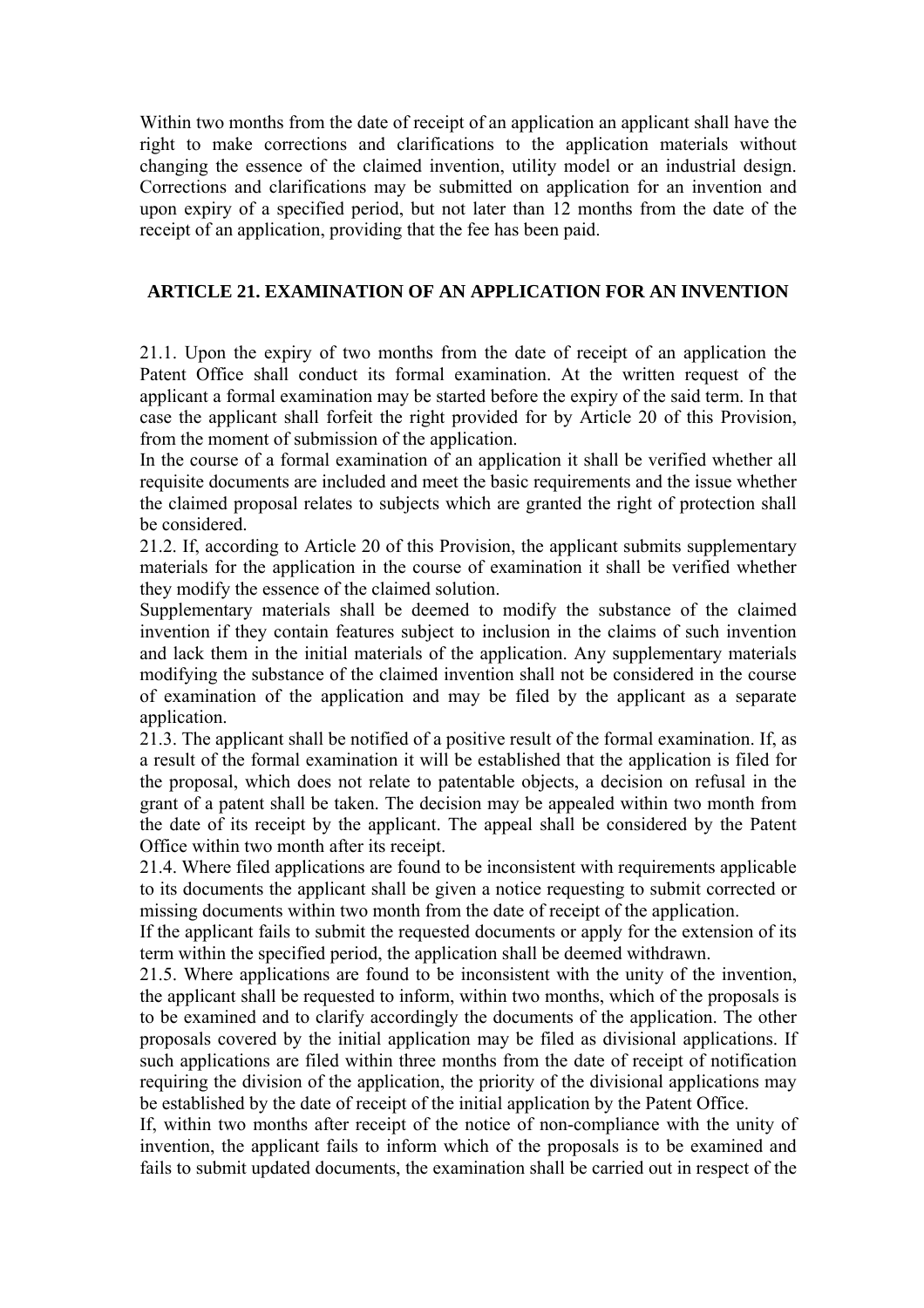object that comes first in the claims.

21.6. Upon the expiry of 18 months from the date of receipt of the application that have positively passed the formal examination the Patent Office shall publish information along with the claim of invention. Any person after publication of data on the application shall have the right to learn the materials.

At the request of the applicant the Patent Office may publish data on the application before the specified period. Such publication shall be carried out within 6 months from the date of receipt of the request for publication.

The author of invention shall have the right to refuse to be mentioned as such in the published data on the application.

21.7. At the request of an applicant or third parties which shall be filed at any time within three years of the date of receipt of an application, the Patent Office shall carry out a substantive examination of the patent. If the applicant without a valid reason fails to submit a request for examination within a specified period, the application shall be considered withdrawn.

21.8. In the course of a patent examination of the application the Patent Office shall have the right to request from the applicant supplementary materials without which it is impossible to carry out the examination, including the modified claim of invention.

The supplementary materials requested for the examination shall be submitted within two months of the date of receipt of the request and without modification of the substance of the invention.

The procedure established by Point 2 of this Provision shall cover the supplementary materials in respect of a part modifying the essence of the invention.

If, as a result of examination of the application the Patent Office establish that the claimed proposal in the volume of legal protection requested by the applicant meets the conditions of patentability of the invention, stipulated in Article 4 of the present Provision, a decision to grant a patent with the claim of invention proposed by the applicant shall be made.

Where a claimed proposal is found, within the scope of legal protection sought by the applicant, to be inconsistent with the conditions of patentability of the invention a decision shall be made to refuse the grant of a patent.

An applicant may lodge an appeal on the decision to refuse the grant of a patent with the Supervisory Council of the Patent Office within two months of the date of its receipt. The appeal shall be considered within six months of the date of its receipt.

21.9. In the event of disagreement of the applicant with the decision of the Council, within six months from the date of its receipt, he may appeal to the court, the decision of which shall be final.

21.10. An applicant and third parties may request for information search to be carried out in respect of the application that have passed the formal examination with positive results in order to determine the state of art in comparison to which the novelty and inventive step of the claimed proposal shall be assessed. The procedure for such search and provision of its data shall be established by the Patent Office.

21.11. An applicant shall have the right to acquaint himself with all the materials indicated in the examination request, in the examination decision or in the search report. The Patent Office shall send copies of the patent materials requested by the applicant within a month from the date of receipt of the request.

21.12. The terms, envisaged by the present Article, except for the terms established by Points 7 and 9, defaulted by the applicant, may be reinstated by the Patent Office subject to confirmation of good reasons and payment of the fee. A request for reinstatement of terms may be filed by the applicant not later than twelve months from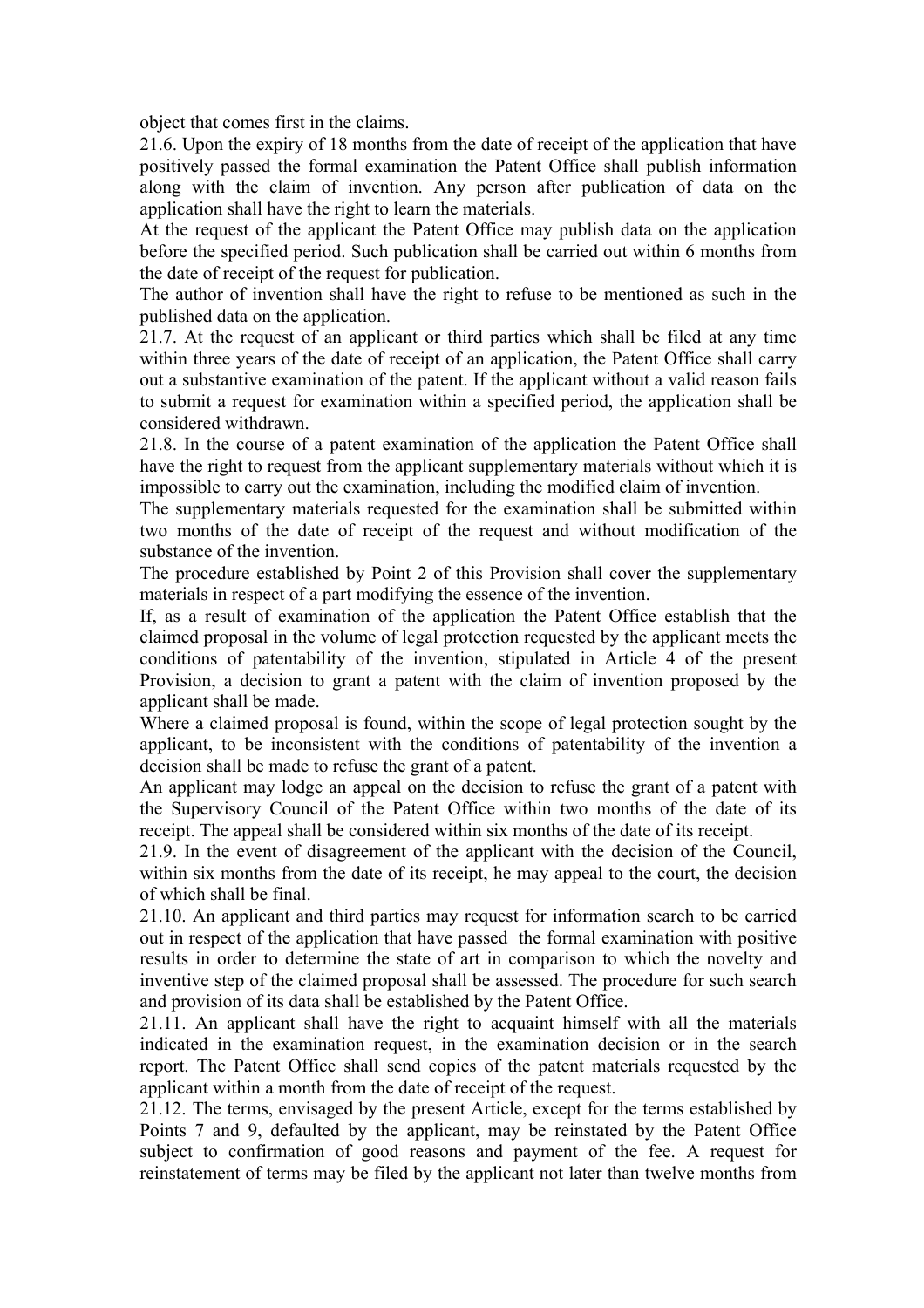the date of the expiry of the default term.

# **ARTICLE 22. PROVISIONAL PROTECTION OF AN INVENTION**

22.1. A claimed invention, in accordance with Article 21, Point 6 of this Provision, shall enjoy provisional legal protection within the scope of published claims from the date of publication of the application till the date of publication of the grant of a patent. 22.2. A physical or legal person, using the claimed invention during the period of its legal protection, shall pay monetary compensation to the patent owner after obtaining a patent for the invention. The amount of compensation shall be determined by consent of the parties.

22.3. The provision of Point 2 of this Article shall be extended to inventions, utility models and industrial designs from the date of notification by the applicant of the person using them about the filed application for the grant of a patent or certificate if in respect of invention this date came earlier than the date of publication of information about the application, and in respect of utility models and industrial designs – earlier than the date of publication of information about the issue of certificate and patent.

# **ARTICLE 23. EXAMINATION OF AN APPLICATION FOR A UTILITY MODEL**

23.1. Examination of an application for a utility model shall not include verification of conformity with the conditions of patentability, stipulated by Point 1 of Article 5 of this Provision. A certificate shall be issued under the responsibility of the applicant.

23.2. In conducting a formal examination of the application for a utility model the provisions contained in Points 1-5 of Article 21 of this Provision shall be applied, and if its documents are filed correctly a decision on the issue of certificate shall be made.

23.3. An applicant and third parties shall have the right to request for an information search on the application for a utility model in order to determine the state of art, in comparison with which the patentability of the utility model may be assessed. The procedure for information search and provision of information about it shall be established by the Patent Office.

23.4. After publication of information on the grant of a patent for a utility model any person shall have the right to acquaint himself with materials of the application.

## **ARTICLE 24. EXAMINATION OF AN APPLICATION FOR AN INDUSTRIAL DESIGN**

24.1. On the application for an industrial design the Patent Office shall carry out formal and substantive examinations.

In the course of formal examination for an industrial design the provisions contained in Points 1-5 of Article 21 of the present Provision are accordingly applied.

24.2. In the course of substantive examination of the application the provisions contained in paragraphs 7, 8, 9, 11 and 12 of Article 21 of this Provision shall be accordingly applied.

24.3. After publication of the information on the grant of a patent for an industrial design any person shall have the right to acquaint himself with materials of the application.

24.4. A substantive examination of the application for an industrial design shall be carried out within a period not exceeding 12 months from the date of receipt of the application by the Patent Office.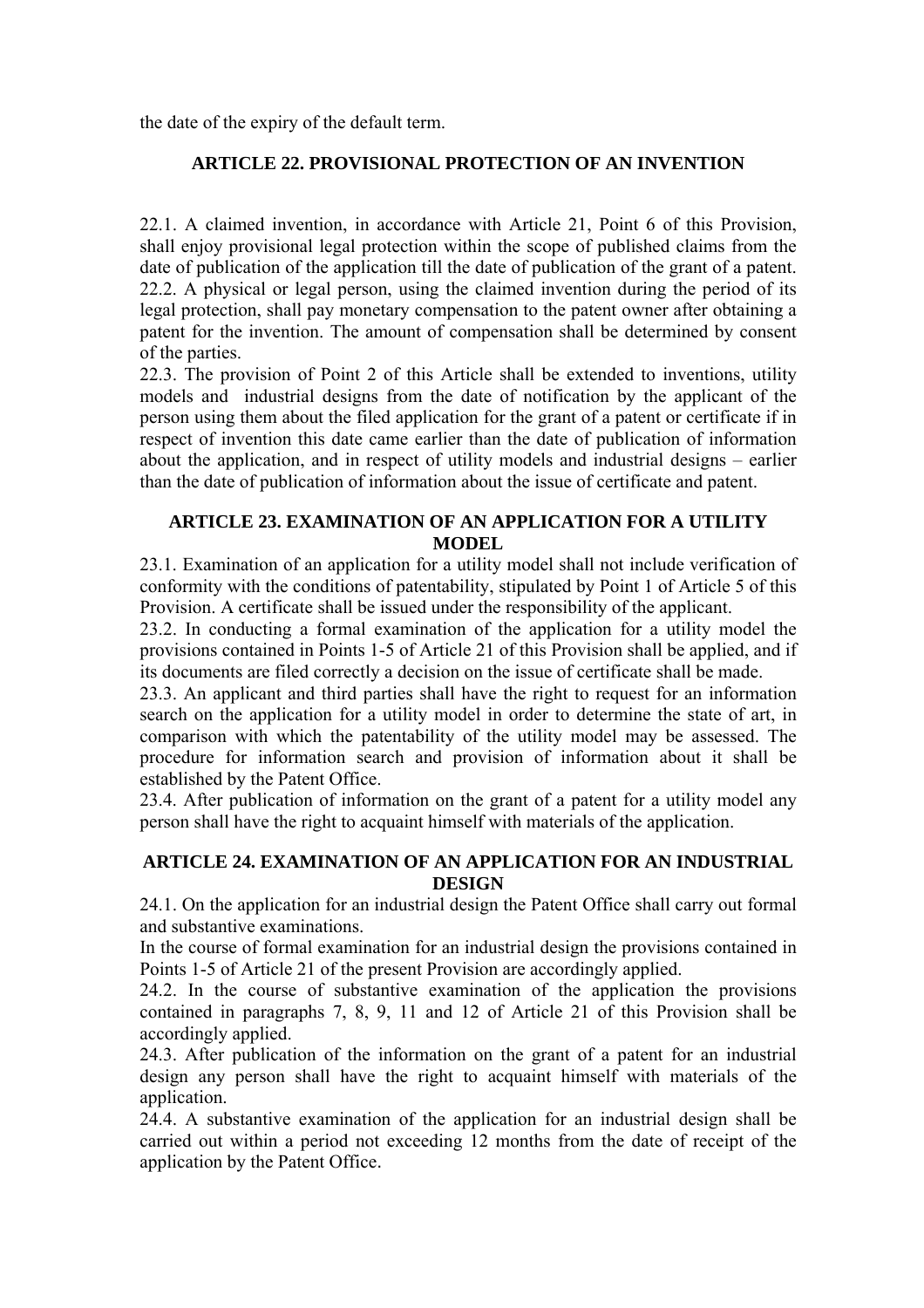### **ARTICLE 25. PUBLICATION OF INFORMATION ON A TITLE OF PROTECTION**

25.1. Within six months of the date of making a decision to grant a patent for an invention, utility model, industrial design providing the payment of fee by the applicant, the Patent Office shall publish in the Official Bulletin information about the granted title of protection, including the names of the author(s), if the latter have not refused to be mentioned as such, and the patent owner, the name and the claim of the invention or the utility model or the list of essential features of an industrial design and its images. The Patent Office shall determine fullness of the published information.

25.2. The form of a title of protection and the content of information described there shall be determined by the Patent Office.

25.3. The Patent Office shall issue the author of the subject of industrial property who is not a patent owner an official certification confirming his authorship.

## **ARTICLE 26. REGISTRATION OF AN INVENTION, UTILITY MODEL, INDUSTRIAL DESIGN AND GRANT OF A PATENT**

26.1. The Patent Office simultaneously with publication of information on the grant of a title of protection shall enter an invention, utility model or industrial design into the Register of inventions, or the Register of utility models, or the Register of industrial designs accordingly, and shall grant a patent or a certificate to the patent owner.

26.2. Where a patent was sought in the names of several persons request, they shall be granted a single patent. The Patent Office shall issue the author of the invention, other than the patent owner, a certificate.

26.3. The form of the patent and the content of information therein shall be determined by the Patent Office.

26.4. At the request of the patent owner the Patent Office shall make corrections of clear and technical mistakes in the patent.

# **ARTICLE 27. WITHDRAWAL OF AN APPLICATION**

The applicant shall have the right, before the publication of information about the application for an invention, utility model or industrial design, but not later than the date of registration, to withdraw the application.

# **ARTICLE 28. CONVERSION OF APPLICATIONS**

Before the publication of information about the application for invention the applicant shall have the right to convert it into an application for a utility model by way of filing an appropriate request. Conversion of the application for a utility model into the application for an invention shall be possible before the decision on the issue of certificate is made.

Upon the abovementioned conversions of applications the priority of the first application shall be retained.

## **SECTION 6. TERMINATION OF A PATENT**

### **ARTICLE 29. OPPOSITION TO A PATENT**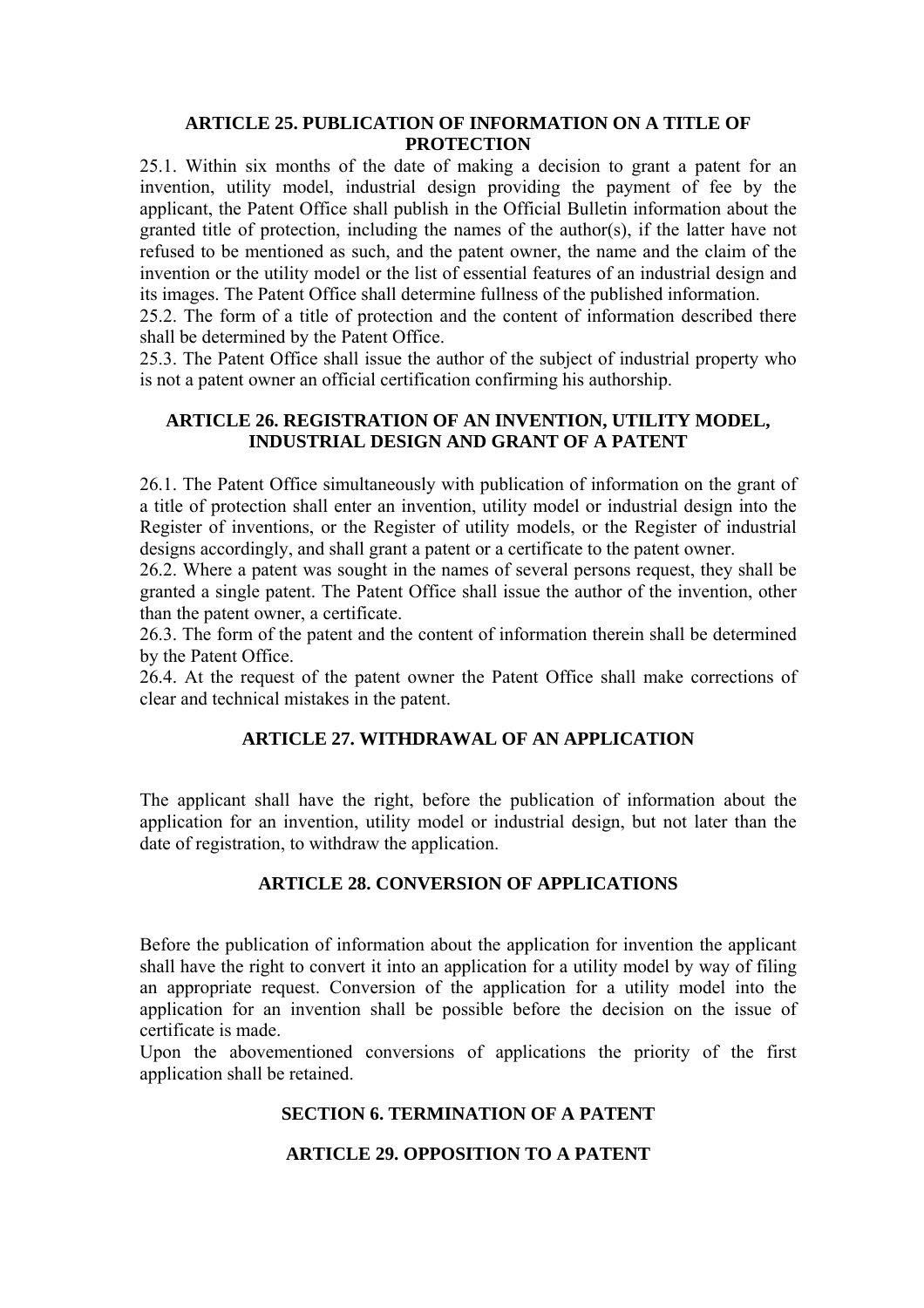29.1. A patent may be contested and invalidated, fully or partially, during its term in cases when:

a) a protected solution does not comply with the conditions of patentability specified in the present Provision;

b) the claims of an invention, utility model, industrial design include features that were absent from the initial materials of the application;

c) the author(s) or the patent owner wrongly named in the patent;

A person lodging an appeal shall be obliged to motivate it, and also shall submit a document certifying the payment of the fee.

29.2. An opposition to the grant of a patent on the grounds, listed in subparagraphs 1а, 1b of this Article, shall be considered by the Patent Office within six months from the date of its receipt; the patent owner shall be acquainted with the opposition. A person who has lodged an opposition, as well as the patent owner may participate in its consideration. In this case the Patent Office shall not overreach the motives contained in the opposition to the grant of a patent.

Decision of the Patent Office on opposition to the grant of a patent for a utility model shall be final.

29.3. In the event of disagreement with the decision of the Patent Office on opposition to the grant of a patent for an invention or industrial design any party within six months from the moment of making decision may appeal to the court whose decision shall be final.

## **ARTICLE 30. EARLY TERMINATION OF A PATENT**

30.1. A patent shall be terminated early:

- where a patent is recognized as completely invalid in accordance with Article 29 of this Provision;

- on the basis of an application filed by the patent owner with the Patent Office;

- in the event of failure to pay, within a set period of time, the fee for maintenance of the patent in force;

30.2. The Patent Office shall publish information about early termination of the patent validity in the Official Bulletin.

### **SECTION 7. RIGHTS AND PRIVILEGES OF INVENTORS**

# **ARTICLE 31. A RIGHT FOR REMUNERATION OF THE AUTHOR, OTHER THAN THE PATENT OWNER**

31.1. A remuneration for use of an invention, a utility model, an industrial design during the term of the patent shall be paid to the author on the basis of contract with the employer who has obtained the patent, or his assignee in the amount of not less than 50 percent of the profit (a corresponding part of the income), annually obtained by the patent owner from his use, and not less than 50 percents of the earnings from sale of license without limitation of the maximal rate of remuneration.

Remuneration for the use of an invention the utility effect of which is not expressed in the profit or income shall be paid to the author in the amount of not less than 4 percents from a share of the cost value of product (works and services), coming to such invention.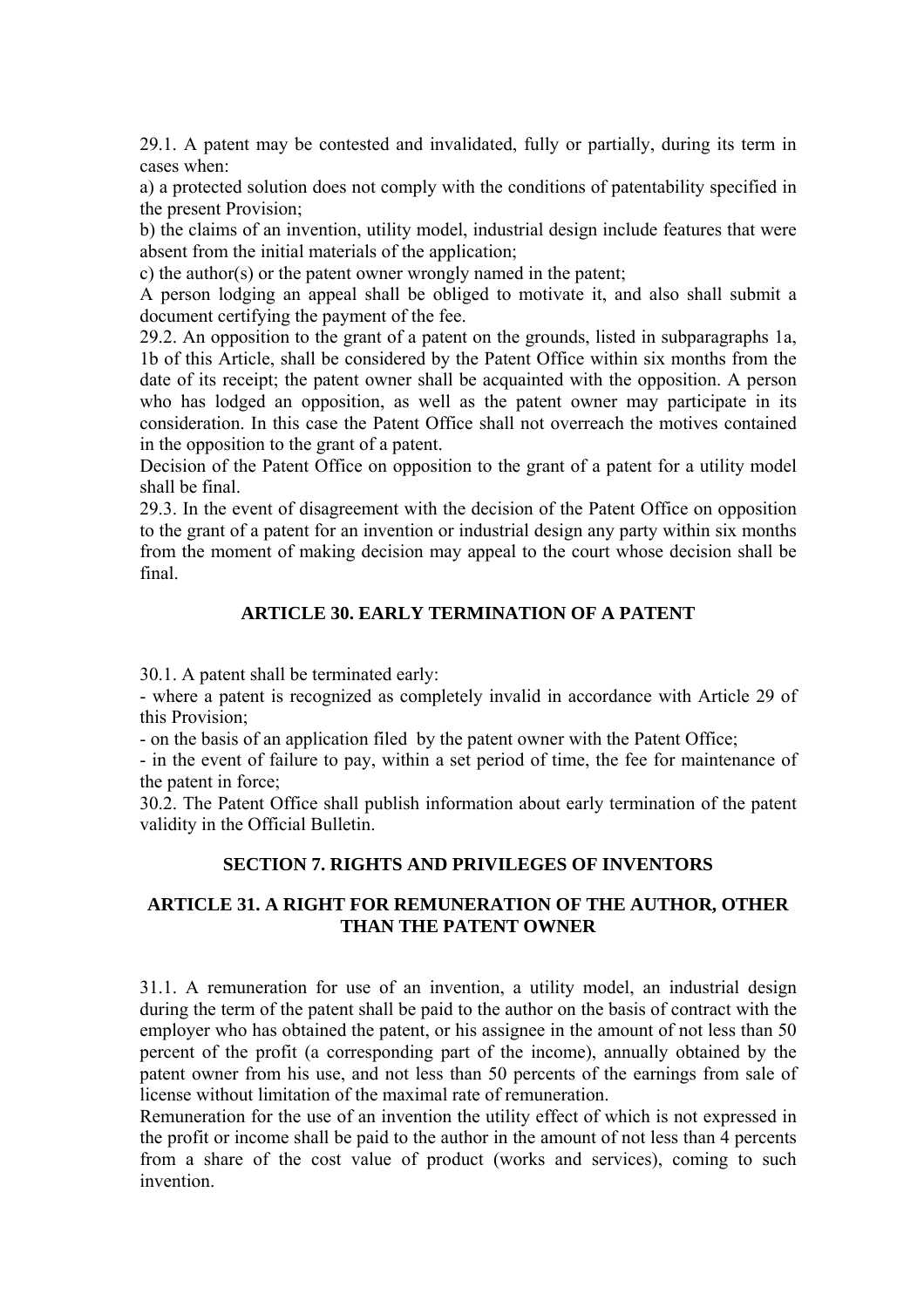The rate of interest shall be determined by the patent owner on the agreement with the author.

31.2. Remuneration to the author of the invention the patent for which is granted to the State Fund of Inventions of the Republic of Tajikistan, shall be paid by this Fund in the amount determined in the agreement with the author, but not less than 50 percent of earnings from sale of license for the given invention.

31.3. Remuneration shall be paid to the author not later than three months after the expiry of each year in which the invention was used, and not later than three months after receipt of earnings from the licenses.

31.4. In the event of realization of the invention, patented in the Republic of Tajikistan, in foreign countries, including sale of licenses and export of products remuneration to the author shall be paid in foreign currency at his will.

31.5. The author of an invention the patent for which is granted to an enterprise shall be paid by the patent owner, within a month from the date of receipt of patent, an incentive remuneration that shall not be taken into account at the subsequent payments. The amount of the incentive remuneration for an invention (irrespective of the number of co-authors) shall not be less than average monthly income of the worker of the given enterprise.

# **ARTICLE 32. RESPONSIBILITY FOR THE DELAYED PAYMENT OF REMUNERATION**

For the delayed payment of remuneration the patent owner responsible for this shall pay the author a fine corresponding to the current interests of a bank for each day of the delay.

# **ARTICLE 33. OTHER RIGHTS AND PRIVILEGES**

33.1. The author of an invention shall have to confer his name or a special title to the invention.

33.2. In payment of remuneration for the used invention the author shall have the right for a tax exemption in accordance with the legislation of the Republic of Tajikistan.

# **SECTION 8. PROTECTION OF THE RIGHTS OF PATENT OWNERS AND AUTHORS**

# **ARTICLE 34. CONSIDERATION OF DISPUTES JUDICIALLY**

Disputes relating to the application of the present Provision shall be considered in the order established by the legislation of the Republic of Tajikistan.

Courts shall consider the following disputes in accordance with their competence:

- disputes over the authorship of an invention, utility model, industrial design;

- disputes over patent ownership;

- disputes over infringement of exclusive right to use a protected subject of industrial property and other proprietary rights of the patent owner;

- disputes over conclusion and execution of license contracts for the use of protected subject of industrial property;

- disputes over the right of prior use;

- disputes over remuneration payable to the author by the enterprise according to the contract specified in Point 2 of Article 8 of this Provision;

- disputes over compensations provided for by the present Provision, except for a case specified in Article 13(5);

- other disputes related to protection of rights, ensuing from a patent and a certificate.